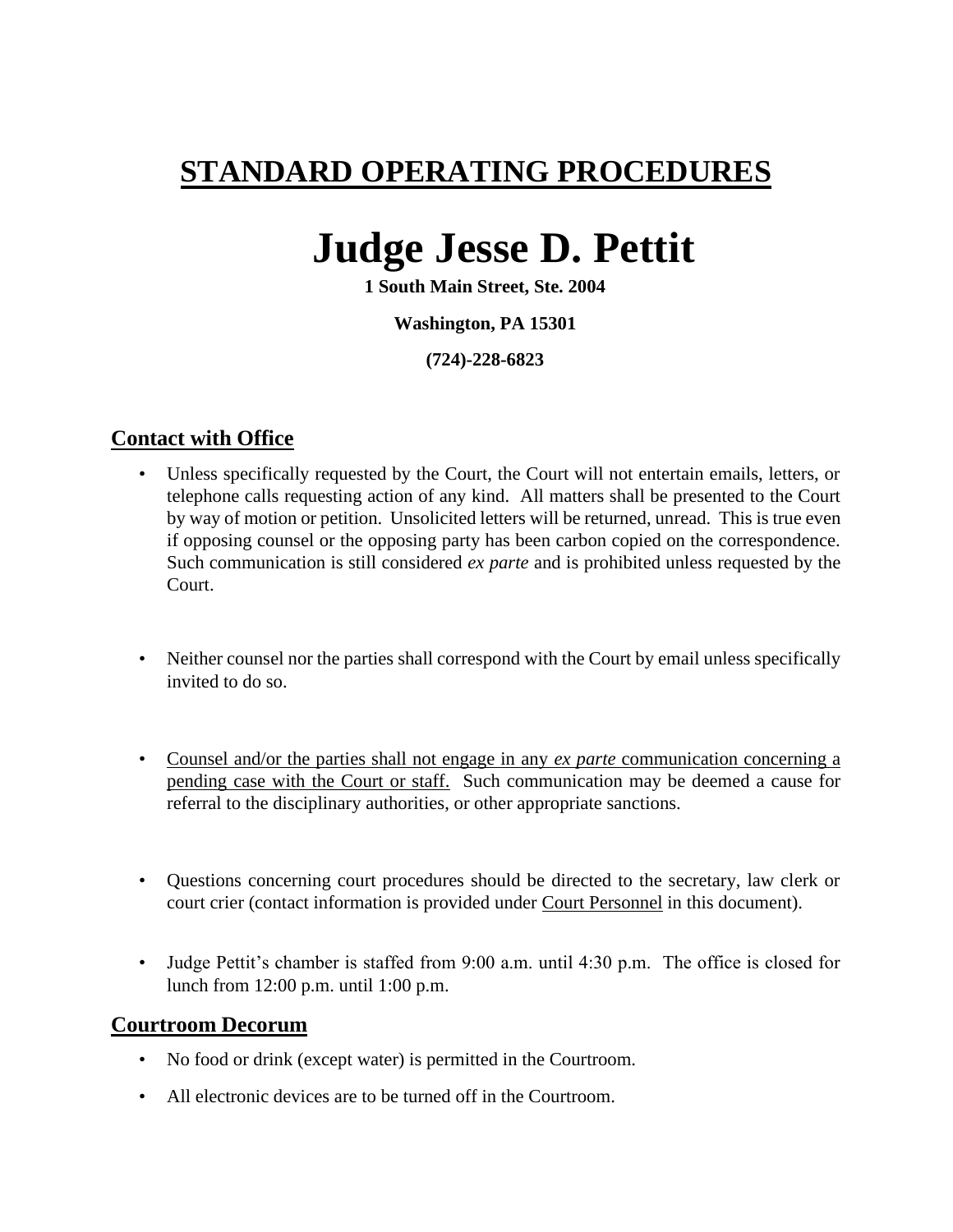- Counsel should be dressed in professional attire. Likewise, it is counsel's responsibility to instruct witnesses and parties as to proper behavior and dress when the Court is in session. At trial and at hearings, witnesses and parties should be instructed to wear clean, neat, and appropriate attire. No shorts, cutoffs, hats, sleeveless shirts, or flip-flops are permitted.
- This Court maintains a zero tolerance policy towards incivility. Discourse between counsel/parties is only permitted to expedite matters. Argument between counsel/parties is strictly prohibited. All remarks should be addressed to the Court. Counsel/parties should never act or speak disrespectfully to the Court, the Court's staff, opposing counsel/parties or witnesses.
- Only counsel and the parties may sit at counsel table, unless the Court directs otherwise.
- Children who are the subject of the litigation, or who are in any other way involved in the litigation are under **NO CIRCUMSTANCES** to be present in the Courtroom during a proceeding unless authorized by the Court. Counsel shall advise clients to make appropriate child care arrangements.
- Counsel should advise clients that while they are certainly welcome to attend Motions Court, or arguments on Exceptions, they are not permitted to address the Court unless requested by the Court to do so. Counsel **SHALL** advise the Court if their clients are present in the Courtroom.
- The Court does not routinely request that a sheriff be present during court proceedings. If a sheriff's presence is deemed necessary, please notify court staff in advance**.**

# **Motions**

#### **Listing Motions for Argument**

• Motions **MUST** be personally delivered or e-mailed to the Court in accordance with the parameters set forth below. The Court will **NOT** accept motions delivered by fax or mail. The motion or cover letter should **clearly** indicate the date of presentation, and whether the motion is contested or uncontested.

#### **Personal Delivery**:

- Motions trays are located outside chambers on the Second (2nd) floor. Motions must be signed up on the correct date and placed in the corresponding tray. Motions that are not dropped of timely **will not be heard.**
- The **ORIGINAL** with a proposed order attached shall be placed in the Motions tray. If the motion is withdrawn or consented to after sign-up, please notify the Court immediately to avoid needless review by the Court; withdrawn motions will be removed.
- We do not permit parties to sign up motions for any dates except those listed on the signup sheets.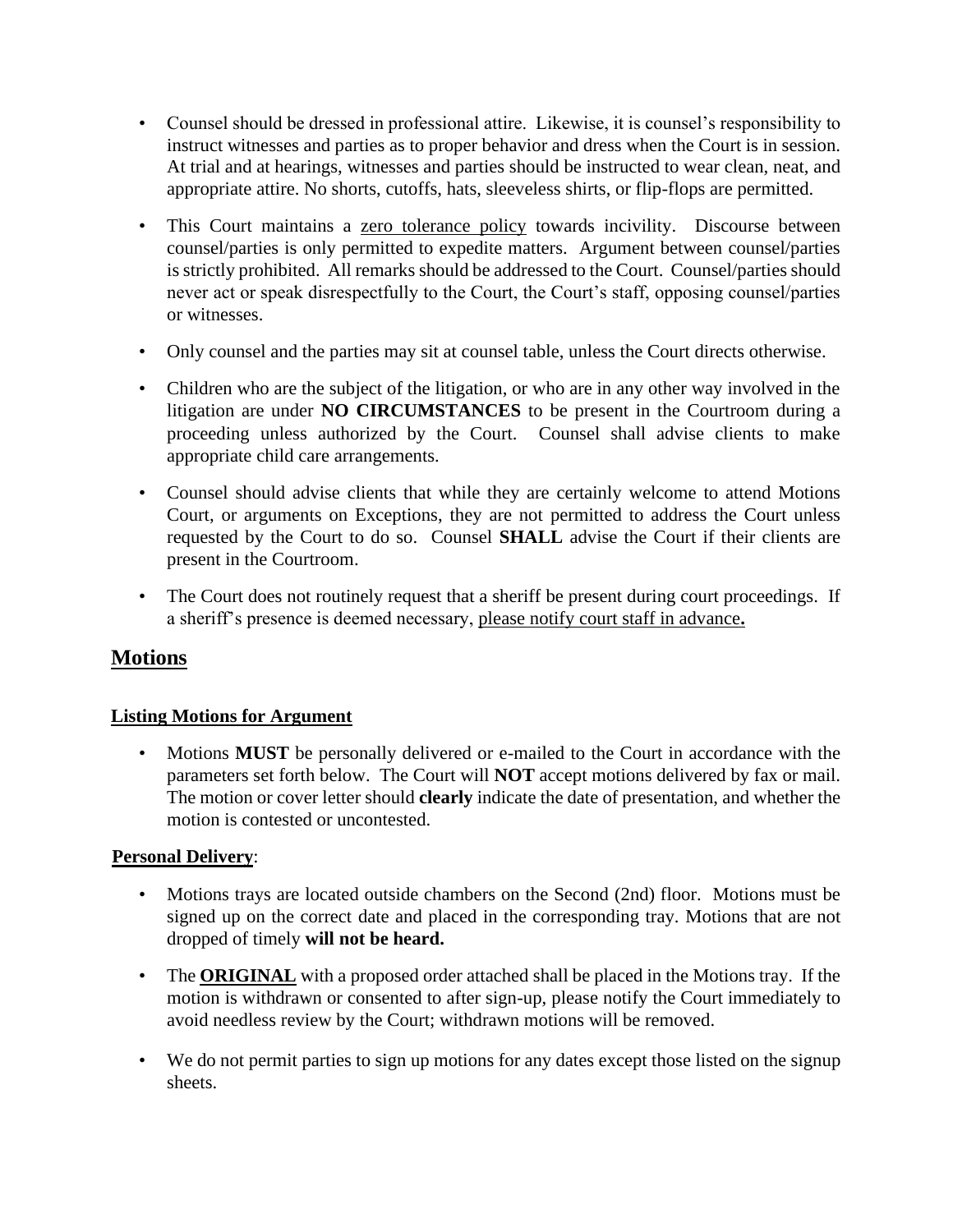#### **Delivery by E-mail**:

• Any motion being listed by email must be sent to Tammie Dadum, Judicial Secretary, at [tammie.dadum@washingtoncourts.us](mailto:tammie.dadum@washingtoncourts.us) AND the Judge's Law Clerk at law.clerk.pettit@washingtoncourts.us. All motions shall be sent in PDF format only and shall be legible. E-mails that are not received in accordance with the deadlines set forth below will not be heard. Any motion sent by email that is in excess of 25 pages total (including cover page, exhibits, proposed orders, etc.) shall be accompanied by a hard copy of the motion sent to the Court via overnight mail. If a motion is being listed by email, the ORIGINAL shall be presented to Judge Pettit in motions court. **Motions sent by email that do not strictly follow these parameters will not be heard.**

#### Family Court Motions Schedule

- Family Court motions shall be heard on Tuesday and Wednesday beginning at 9:15 a.m.
- If an attorney is presenting the motion, the motion shall be presented on Wednesday at 9:15 a.m. or on Tuesday after all self-represented motions.
- If a person proceeding without counsel (self-represented) is presenting the motion, the motion shall be presented on Tuesday at 9:15 a.m.
- In addition, on rare occasions, and only in the case of **true emergencies**, motions may be heard at the Court's discretion. If the matter is an actual emergency, counsel/parties shall contact a law clerk for further instructions and scheduling. It is not an emergency if counsel/parties simply are not available on the days that the Court is scheduled for motions.
- The moving party **SHALL** list the motion on the sign-up sheet and provide Judge Pettit's office with the original motion to be presented (or, in the alternative, email the motion) by:
	- 12:00 p.m. on the Friday before the scheduled Tuesday presentation date and by;
	- 12:00 p.m. on the Monday before the scheduled Wednesday presentation date.
	- If Friday is a holiday, the motion shall be delivered by 12:00 p.m. on the Thursday before the scheduled Tuesday presentation date.
	- If Monday is a holiday, the motion shall be delivered by 12:00 p.m. on the Friday before the scheduled Wednesday presentation date.
	- Failure to follow this procedure will result in Judge Pettit not entertaining the motion.
	- In family court matters, the moving party shall **deliver** a copy of the motion and proposed order to all other parties or counsel **at least five (5) business days** in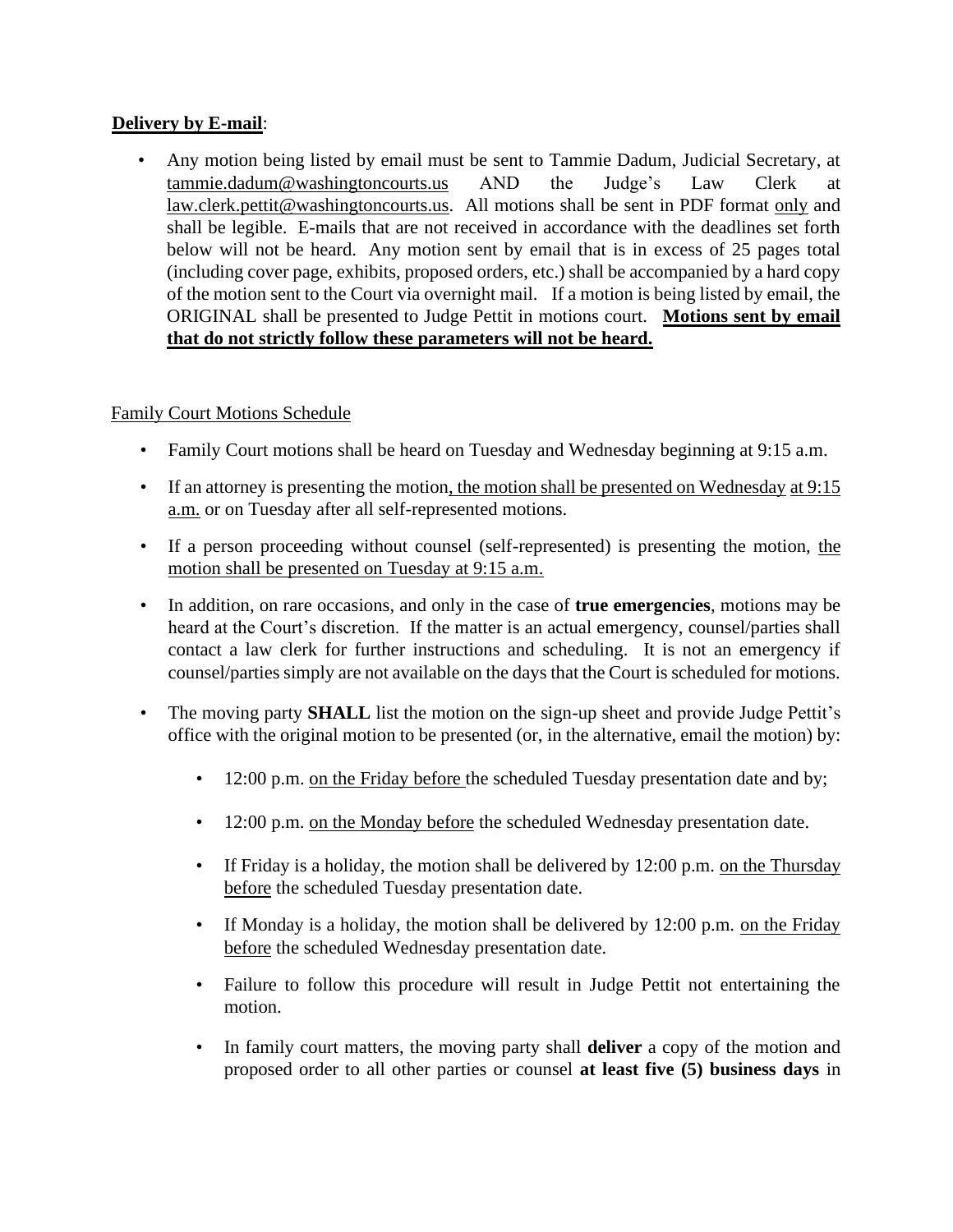advance of the presentation together with the notice of when presentation is to occur.

- Answers or responses to motions shall be personally delivered or emailed to Judge Pettit's office by 12:00 p.m. the day before the scheduled presentation date.
- Prior to the filing of a family law motion or petition, counsel/parties shall attempt to resolve the matter informally through conferring as per Wash.L.R.C.P. 208.2(3)(a). The moving party must attach a Certificate of Compliance to every written motion. See Appendix A, attached.
- Motions for Special Relief will only be heard if:
- A Complaint for Custody has been filed and served on the opposing parties **on or before** the date the Motion for Special Relief was served, or if a custody Order is already in place;
- A Petition for Modification has been filed and served on the opposing parties **on or before** the date the Motion for Special Relief was served.
- Further instructions for self-represented parties are as follows:
- All parties are advised that the Court starts motions promptly at the scheduled time. Failure to appear at the scheduled time may result in the motion being denied or granted with only one party being present. In extreme cases, imposition of fines or counsel fees may be imposed. Promptness is also expected of the parties and witnesses. All parties shall enter the Courtroom and have a seat before the time scheduled. Your name will be called when Judge Pettit is ready to hear your motion.
- Like attorneys, self-represented parties are bound by all Pennsylvania Rules of Court, Evidence, and Procedure. Self-represented parties are also expected to familiarize themselves and follow this Court's Standard Operating Procedures.
- Self-represented parties are not permitted to call or otherwise discuss legal matters with the Court's staff. **Court staff is NOT PERMITTED to give legal advice of any kind.**

# **Consent Orders**

• Consent Orders will be accepted at any time and may be dropped off for Judge Pettit's signature provided the signatures of both counsel/parties are contained within the proposed order.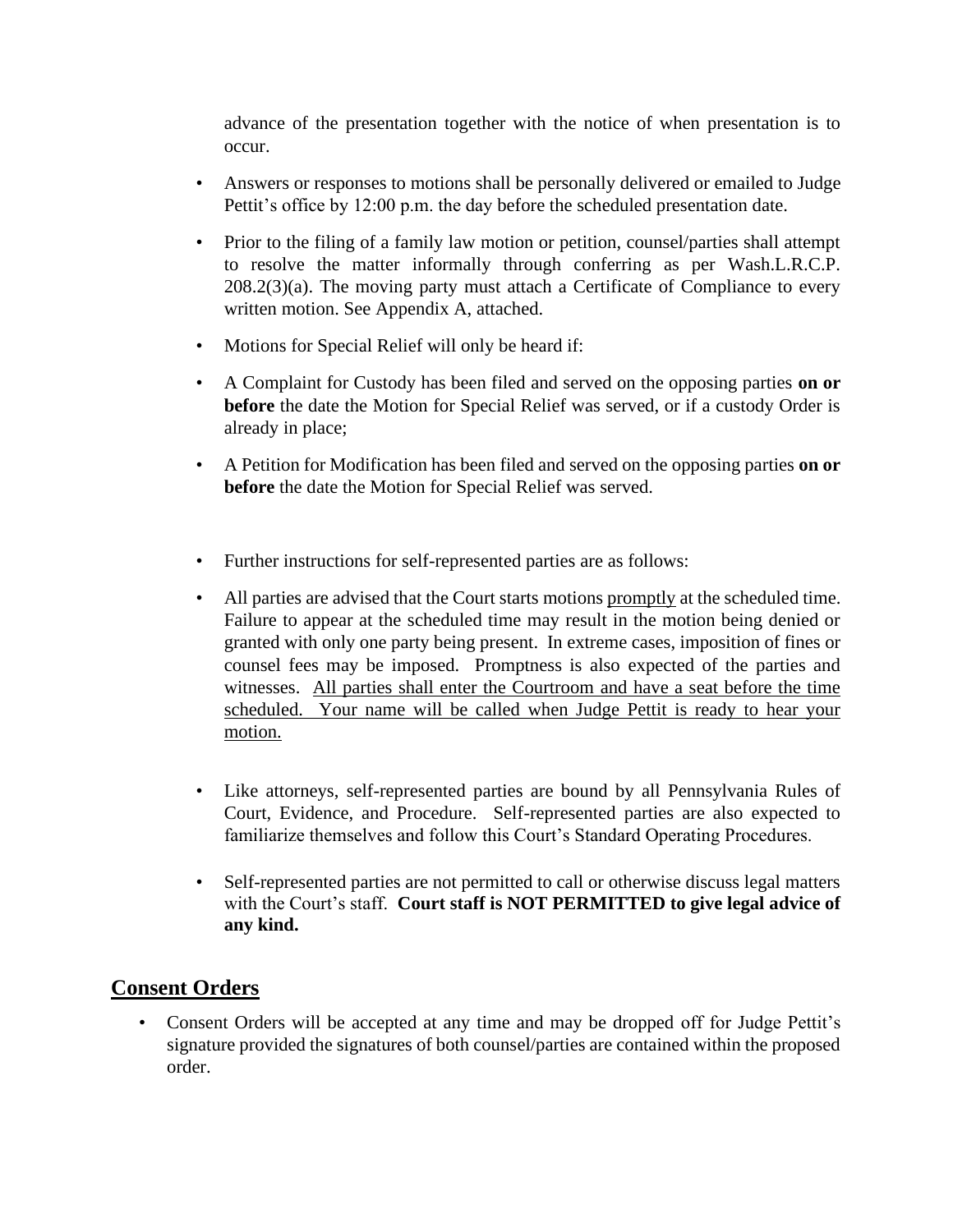• Counsel/parties are responsible for retrieving and filing the signed Consent Order. Under no circumstances will the Court be responsible for filing the order or for mailing back a signed Consent Order.

# **Trial Procedure**

- In all hearings, but particularly in custody cases, counsel/parties should be mindful of the time allotted for trial and should plan their presentation accordingly. Additional trial time may not be available for several months.
- All Court hearings shall begin promptly at the scheduled time. Trial shall end each day at approximately 4:30 p.m.
- Counsel/parties should cooperate in the scheduling of expert testimony. The Court will always consider taking expert testimony out of order.
- When documents are to be entered into evidence and/or presented to the Court, counsel/parties should provide copies to opposing counsel/parties and to the Court. Requests for copies because counsel did not anticipate the use of the document will be denied.
- If counsel for all parties believe that meeting with the Court on the day of a trial or hearing prior to the proceeding may help resolve the dispute, counsel should inform the tipstaff as early as possible. Any such meeting will be scheduled so as not to delay the trial or hearing. For example, if trial is supposed to start at 9:30 a.m., you should try to schedule the meeting at or before 9 a.m.
- With only rare exceptions, continuances, even when you have agreed to them with the other side by consent, will not be granted if your case is inside 30 days of a scheduled hearing date. If you want an exception, you must have good cause for it and explain your reasons thoroughly in a motion for a continuance.
- A courtesy copy of any pretrial statement shall be delivered to Judge Pettit 's chambers no later than 24 hours prior to the pretrial conference.

# **Court Personnel:**

The names of Judge Pettit's staff members are listed below. You can contact any of his staff members at the following phone number: (724)-228-6823.

- Secretary Tammie Dadum
- Law Clerk– Jon Dotts, Esq.
- Court Crier Diane Kuntz